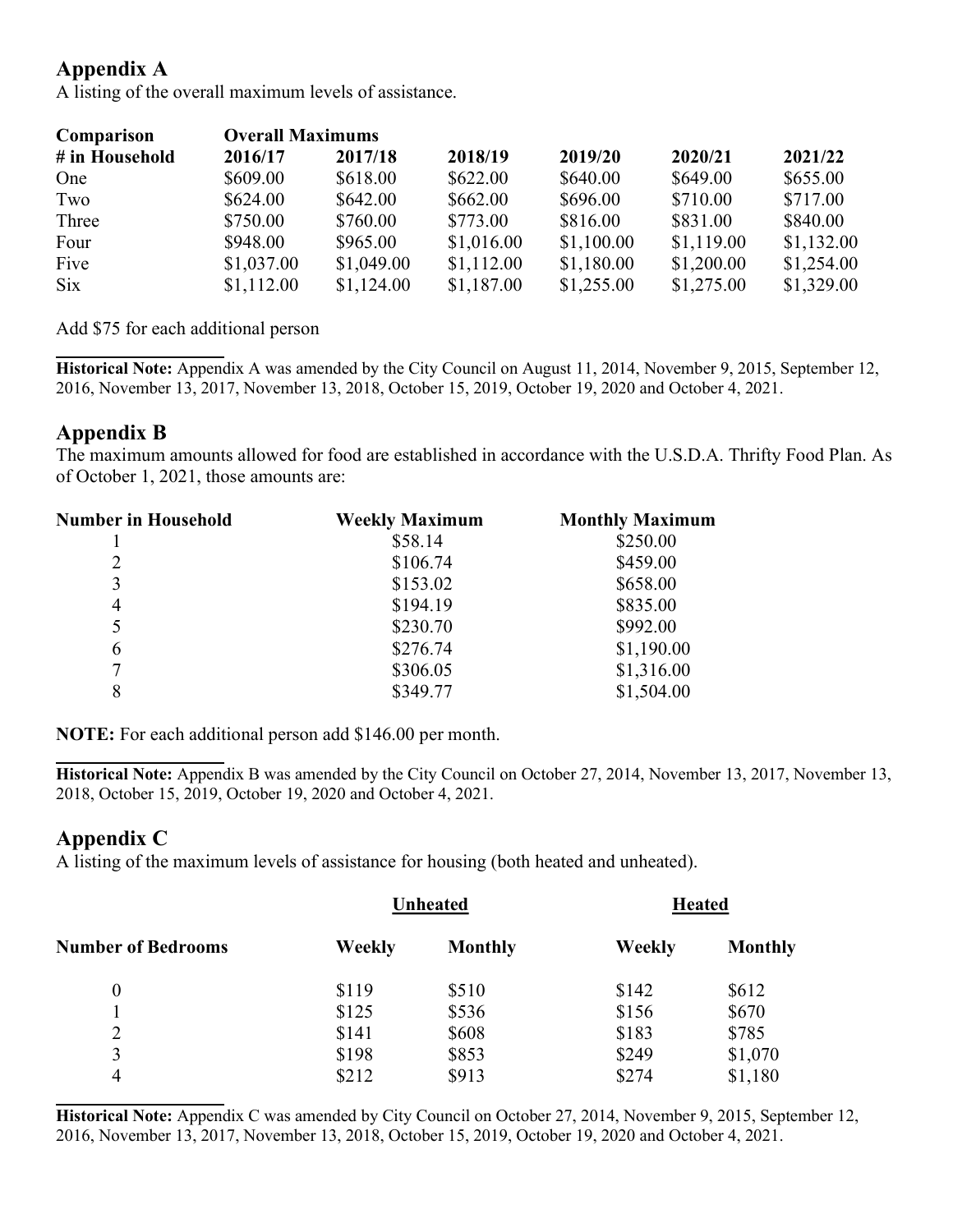## Appendix D

NOTE: For an electrically heated dwelling also see Appendix E – Heating Fuel. But remember, an applicant is not automatically entitled to the "maximums" established – applicants must demonstrate need.

1) Electricity Maximums for Household Without Electric Hot Water: The maximum amounts allowed for utilities, for lights, cooking and other electric used excluding electric hot water and heat:

| <b>Number in Household</b> | Weekly  | <b>Monthly</b> |
|----------------------------|---------|----------------|
|                            | \$14.00 | \$60.00        |
| $\overline{2}$             | \$15.70 | \$67.50        |
| 3                          | \$17.45 | \$75.00        |
| 4                          | \$19.90 | \$86.00        |
| 5                          | \$23.10 | \$99.00        |
|                            | \$25.00 | \$107.00       |

NOTE: For each additional person add \$7.50 per month.

2) Electricity Maximums for Households *With* Electrically Heated Hot Water: The maximum amounts allowed for utilities, hot water, for lights, cooking and other electric uses excluding heat:

| <b>Number in Household</b> | Weekly  | <b>Monthly</b> |  |
|----------------------------|---------|----------------|--|
|                            | \$20.65 | \$89.00        |  |
| 2                          | \$23.75 | \$102.00       |  |
| 3                          | \$27.70 | \$119.00       |  |
| 4                          | \$32.25 | \$139.00       |  |
| 5                          | \$38.75 | \$167.00       |  |
| h                          | \$41.00 | \$176.00       |  |
|                            |         |                |  |

NOTE: for each additional person add \$10.00 per month.

NOTE: When the dwelling unit is heated electrically, the maximum amount allowed for heating purposes will be calculated by multiplying the number of gallons of fuel allowed for that month by the current price per gallon. When fuels such as wood, coal and/or natural gas are used for heating purposes, they will be budgeted at actual rates, if they are reasonable. No eligible applicant shall be considered to need more than 7 tons of coal per year, 8 cords of wood per year, 126,000 cubic feet of natural gas per year, or 1000 gallons of propane.

Historical Note: Appendix D was amended by the City Council on November 9, 2015, November 13, 2017, October 15, 2019 and October 4, 2021.

#### Appendix E

 $\overline{\phantom{a}}$ 

Heating Fuel The Council may amend the number of gallons as they see fit from time to time.

| <b>Month</b> | <b>Gallons</b> | <b>Month</b> | <b>Gallons</b> |
|--------------|----------------|--------------|----------------|
| September    | 50             | January      | 225            |
| October      | 100            | February     | 225            |
| November     | 200            | March        | 125            |
| December     | 200            | April        | 125            |
|              |                | May          | 50             |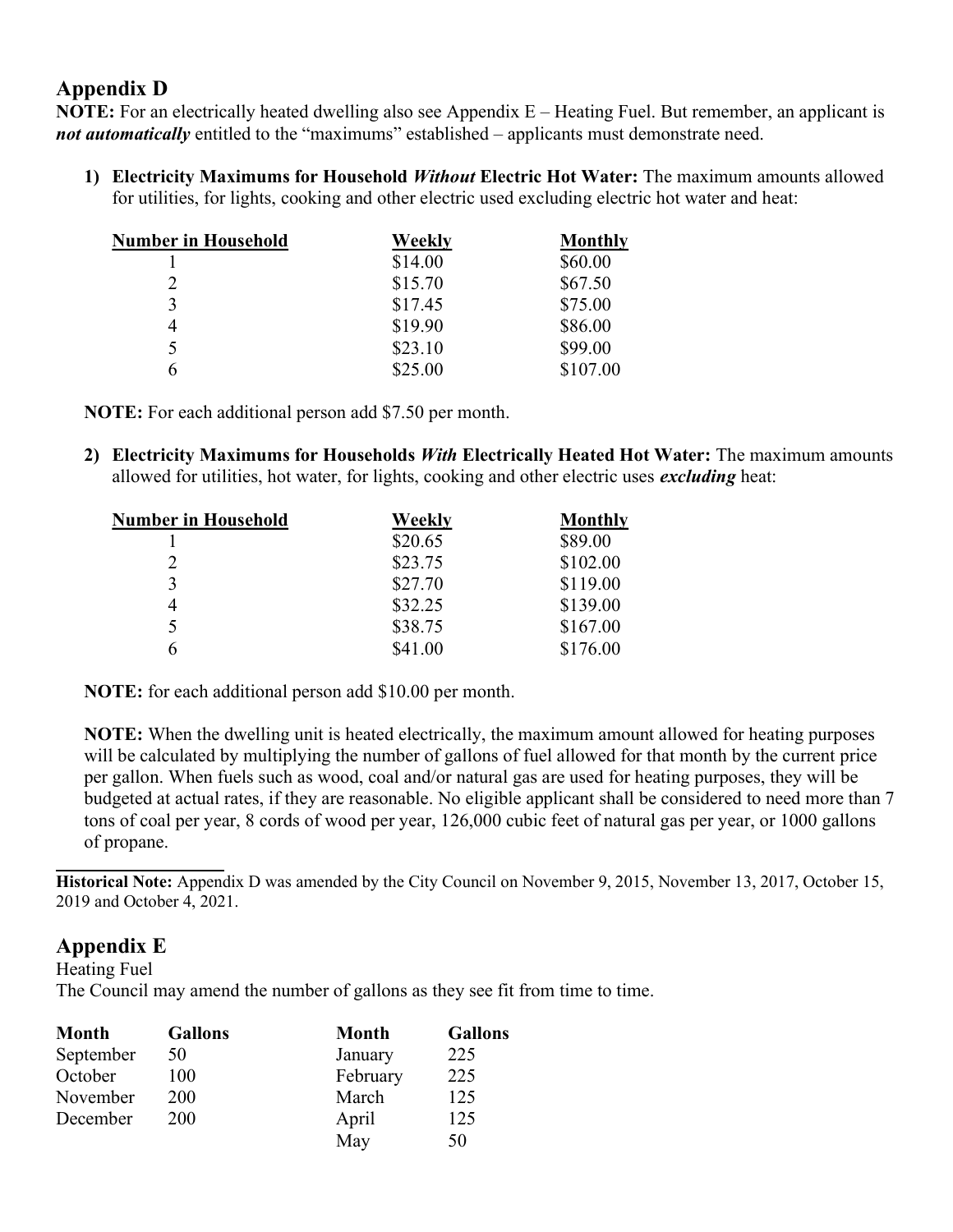## Appendix F

The Council may amend these monthly numbers as they see fit from time to time. Personal & Cleaning Maximums

| <b>Number in Household</b> | <b>Monthly</b> |
|----------------------------|----------------|
| $1 - 2$                    | \$45.00        |
| $3-4$                      | \$50.00        |
| $5-6$                      | \$55.00        |
| $7 - 8$                    | \$60.00        |

# Appendix G

## **Mileage Rate**

This municipality adopts the State of Maine travel expense reimbursement rate as set by the Office of the State Controller. The current rate for approved employment and necessary medical travel etc. is 44 cents (44₵) per mile.

Please refer to the Office of the State Controller for changes to this rate: Telephone: 626-8420 or visit: http://www.state.me.us/osc/

# Appendix H

#### Funeral Maximums

#### Burial Maximums

The maximum amount of general assistance granted for the purpose of burial is \$1,475. Additional costs may be allowed by the GA administrator, where there is an actual cost, for:

- the wholesale cost of a cement liner if the cemetery by-laws require one;
- the opening and closing of the grave site; and
- a lot in the least expensive section of the cemetery. If the municipality is able to provide a cemetery lot in a municipally owned cemetery or in a cemetery under municipal control, the cost of the cemetery lot in any other cemetery will not be paid by the municipality.

The municipality's obligation to provide funds for burial purposes is limited to a reasonable calculation of the funeral director's direct costs, not to exceed the maximum amounts of assistance described in this section. Allowable burial expenses are limited to:

- removal of the body from a local residence or institution
- a secured death certificate or obituary
- embalming
- a minimum casket
- a reasonable cost for necessary transportation
- other reasonable and necessary specified direct costs, as itemized by the funeral director and approved by the municipal administrator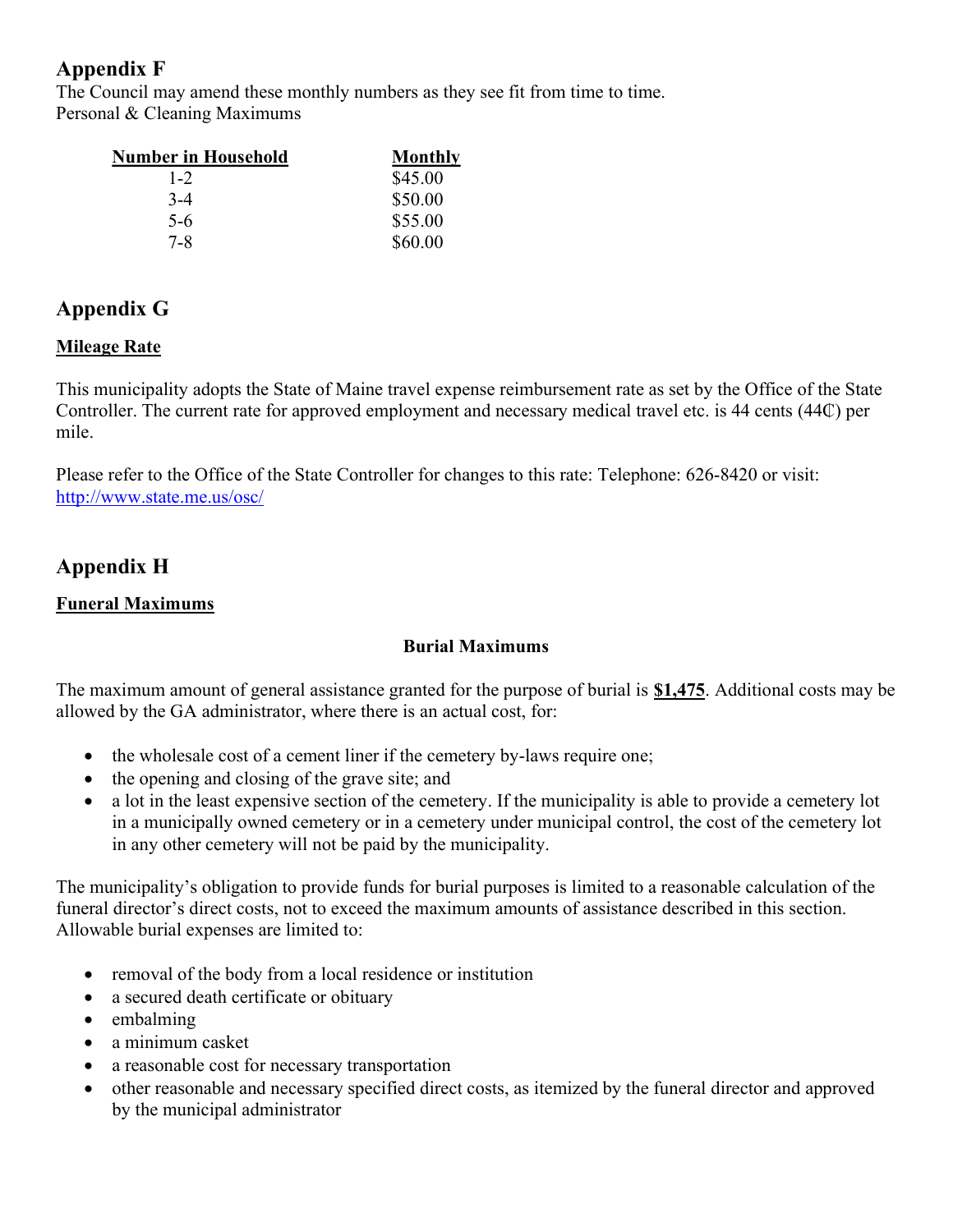#### Cremation Maximums

The maximum amount of assistance granted for a cremation shall be \$1,025. Additional costs may be allowed by the GA administrator where there is an actual cost, for:

- a cremation lot in the least expensive section of the cemetery
- a reasonable cost for a burial urn not to exceed \$55
- transportation costs borne by the funeral director at a reasonable rate per mile for transporting the remains to and from the cremation facility.

 $\overline{\phantom{a}}$ Historical Note: Appendix H was amended by the City Council on October 15, 2019.

## Appendix I

#### 26 MRSA §1043 (23)

23. Misconduct. "Misconduct" means a culpable breach of the employee's duties or obligations to the employer or a pattern of irresponsible behavior, which in either case manifests a disregard for a material interest of the employer. This definition relates only to an employee's entitlement to benefits and does not preclude an employer from discharging an employee for actions that are not included in this definition of misconduct. A finding that an employee has not engaged in misconduct for purposes of this chapter may not be used as evidence that the employer lacked justification for discharge.

A. The following acts or omissions are presumed to manifest a disregard for a material interest of the employer. If a culpable breach or a pattern of irresponsible behavior is shown, these actions or omissions constitute "misconduct" as defined in this subsection. This does not preclude other acts or omissions from being considered to manifest a disregard for a material interest of the employer. The acts or omissions included in the presumption are the following:

(1) Refusal, knowing failure or recurring neglect to perform reasonable and proper duties assigned by the employer;

(2) Unreasonable violation of rules that are reasonably imposed and communicated and equitably enforced;

(3) Unreasonable violation of rules that should be inferred to exist from common knowledge or from the nature of the employment;

(4) Failure to exercise due care for punctuality or attendance after warnings;

(5) Providing false information on material issues relating to the employee's eligibility to do the work or false information or dishonesty that may substantially jeopardize a material interest of the employer;

(6) Intoxication while on duty or when reporting to work, or unauthorized use of alcohol or marijuana while on duty except for the use of marijuana permitted under Title 22, chapter 558-C;

(7) Using illegal drugs or being under the influence of such drugs while on duty or when reporting to work;

(8) Unauthorized sleeping while on duty;